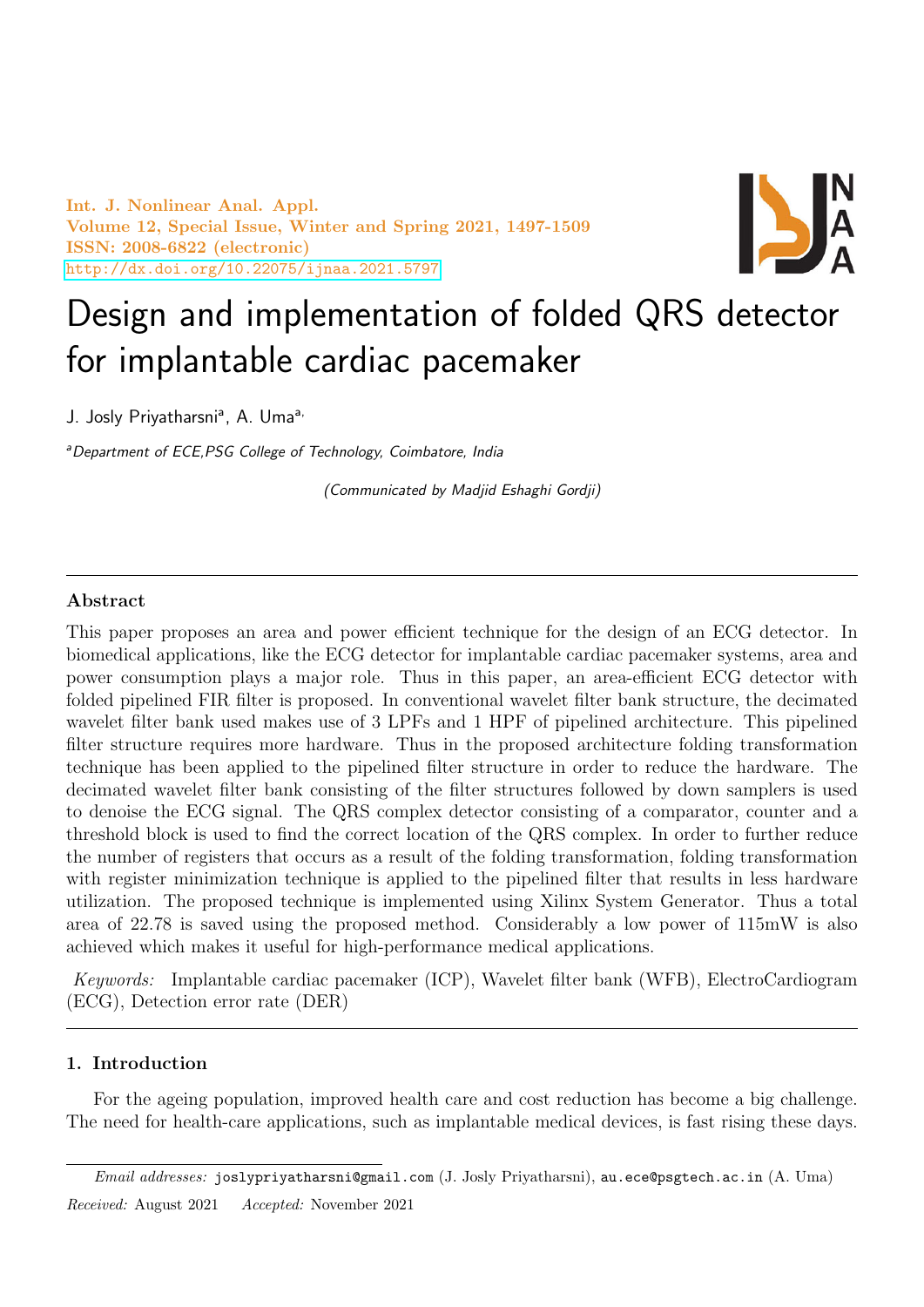The cardiac pacemaker, which is implanted in the human body to detect and monitor a person's heart beating rate, is one of the most regularly used biomedical devices. After obtaining aberrant signals from the pacemaker, the appropriate cure is given to the patient. [\[1\]](#page-12-0). The cardiac pacemaker's Electrocardiogram (ECG) detector uses digital signals to assess the heart's beating rate and rhythm. The P wave, which depolarizes the atria, the QRS complex, which depolarizes the ventricles, and the T wave, which repolarizes the ventricles, are the three primary components of the ECG. The QRS complex has a bigger amplitude than the P and T waves over the R–R interval of all three waves. The precise detection of R wave is essential in order to monitor the heart beating rate of patients. QRS detection is the cornerstone for practically all ECG analytical methods, as the heart rate and other parameters can be evaluated after the QRS diagnosis to prevent severe diseases. The pacemaker is supposed to work once it is put in the body. with high detection reliability over several years. Low power and area consumption is another critical design criterion to minimise recurrent surgeries due to battery fatigue [\[6\]](#page-12-1). A novel way for implementing the ECG detector is proposed in this paper.

The following is how the paper is structured: The first section of the paper is an introduction. The results of the literature review are presented in Section [2.](#page-1-0) The traditional detector design technique is discussed in Section [3.](#page-2-0) Section [4](#page-4-0) describes the proposed ECG detector design technique. The proposed technique's performance evaluation and simulation results are given in Section [5.](#page-11-0) Finally, Section ?? brings the paper to a close.

#### <span id="page-1-0"></span>2. Literature review

[\[1\]](#page-12-0) offers the design of a QRS complex detector using Multi Scaled Product and Soft Threshold algorithms by Bhavtosh and D. Berwal. The QRS complex wave is detected using a radix-4 Booth multiplier. The complexity of this detector is lower. Despite the fact that the overall delay has decreased, the hardware use has increased. Y.J. Min, H.K. Kim, Y.R. Kang, G.S. Kim, J. Park, and S.W. Kim present a wavelet-based ECG detector with wavelet filter banks, a noise detector, and a QRS complex detector for hypothesis testing with wavelet demodulated ECG data in [\[6\]](#page-12-1). The detector's detection accuracy is excellent and its power consumption is low, but the hardware utilisation is higher since the wavelet filter bank (WFB) employs a larger number of LPFs and HPFs. The 0.13-um low-leakage UMC technology is used to create the wavelet-based R-wave detector presented [\[4\]](#page-12-2). When the patient is not exposed to noise, a mode that shutters roughly two-thirds of the hardware saves power. By including sleep transistors into the power supply's rails, this approach offers the advantage of lowering leakage power. Although the detector's leakage power is lowered, the addition of a noise detector increases the hardware utilisation. The dyadic wavelet transform (DyWT) is used in the construction of the QRS complex detector suggested [\[8\]](#page-12-3), which is generally robust to time-varying QRS complex based morphology. The suggested DyWT-based detector performs better for ventricular contractions in the early stages, such as couplets tapes and bigeminy. The detector is noise-resistant and offers a lot of versatility when it comes to interpreting ECG data with timevarying features. [\[9\]](#page-12-4) A method for designing a QRS complex detector is proposed, in which the complexes are identified using a relatively simple morphological operator. In the peak valley, the operator serves as an extractor before being controlled by a structural component. This contributes to an extremely short execution time. One disadvantage of this method is that it requires 24-hour Holter ECG records to fully assess the detector's effectiveness, which is time demanding.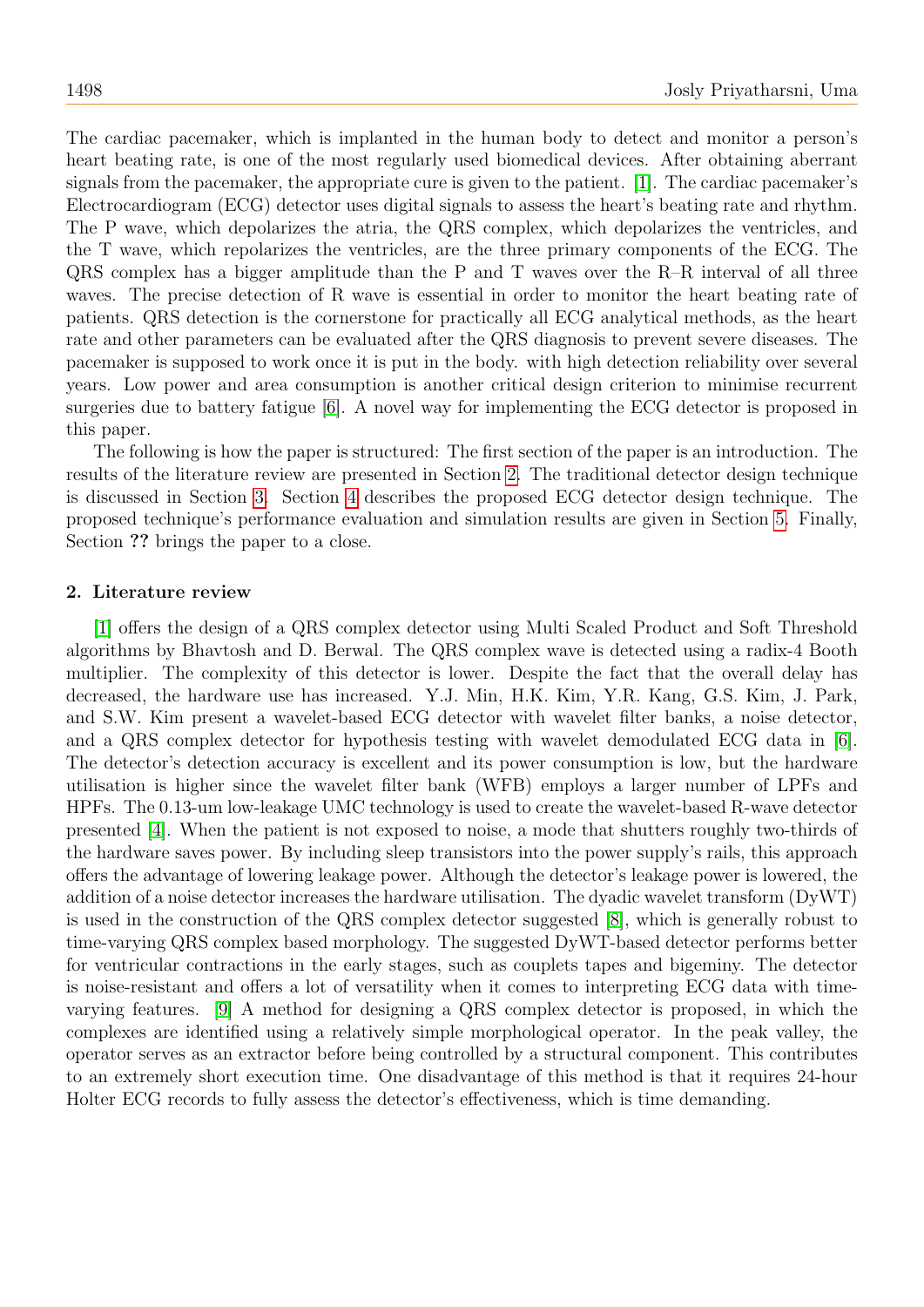#### <span id="page-2-0"></span>3. Conventional ECG detector

The ECG detector usually consists of two main components : the wavelet filter bank and the QRS complex detector [\[5\]](#page-12-5).



<span id="page-2-3"></span>Figure 1: Block Diagram of the ECG Detector

#### A. Wavelet filter bank

The wavelet filter bank circuit is based on the decimated wavelet transform. There are several wavelet transforms used in general like Dyatic, Haar, Symlet and Biorthogonal wavelet transform [\[8\]](#page-12-3). Here biorthogonal 2.2 wavelet transform is used since it has better SNR and resembles an ECG wave. The wavelet filter bank consists of 3 low pass and a high Pass filters namely WFB1, WFB2, WFB3 and WFB4 followed by down samplers [\[5\]](#page-12-5). The filter structures are pipelined-based architectures. Pipelining is an important technique used in several applications such as digital signal processing (DSP) systems. It results in the increasing the speed of the critical path The pipelined structure is obtained by introducing delays done by means of cut set introduction to a normal 3-tap FIR filter. The Wavelet Filter banks are used to filter the noise where at each stage the clock frequency gets divided by 2 and finally the original signal is obtained [\[5\]](#page-12-5). The Fig[.2](#page-2-1) shows the wavelet filter bank structure and Fig[.3](#page-2-2) shows the pipelined architecture of the filter.



<span id="page-2-1"></span>Figure 2: Block diagram of the wavelet filter bank



<span id="page-2-2"></span>Figure 3: Pipelined architecture of the FIR filter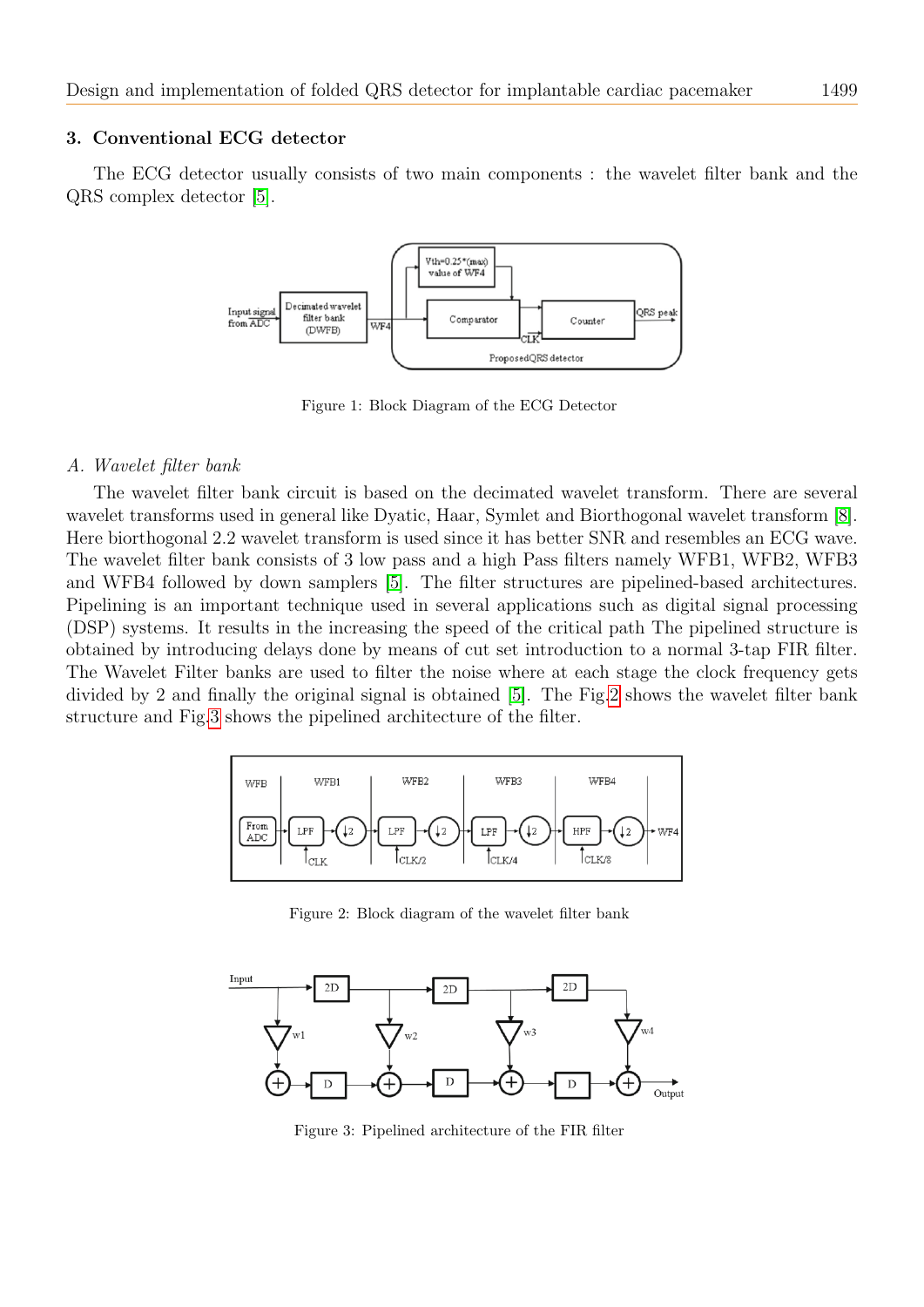### B. QRS complex Detector

There are two types of thresholds in the QRS complex detector: hard threshold and soft threshold [\[6\]](#page-12-1). As illustrated in Fig. [1,](#page-2-3) the QRS complex detector utilised here comprises of a soft threshold, a comparator, and a counter. The comparator receives the WFB4 output, and the soft threshold (Vth) is set to the maximum value of one fourth of the wavelet filter bank (WFB) output, or 0.25. The wavelet filter bank (WFB) output is compared to the threshold value by the comparator. The output of WFB4 is counted as a peak if it is greater than the threshold; otherwise, it is not counted as a peak. The counter [\[5\]](#page-12-5) counts how many peaks there are in total.Proposed ECG Detector.

#### A. Folding

Folding is a technique in which a single functional unit is used which performs many algorithm operations based on time multiplexing. Folding technique thus helps to reduce the number of computational blocks used. Though folding reduces the area occupied in the chip it also leads to increase in the number of registers used in the design. In order minimise the number of registers, register minimization technique is adopted in which the number of register are reduced by means of a life time chart [\[3,](#page-12-6) [7\]](#page-12-7).

#### B. Folding of Pipelined FIR Filter

Let us consider the pipelined FIR filter shown in Fig[.3](#page-2-2) The filter has folding order  $N=4$  and folding sets  $S_1 = \{3, 1, 2, 0\}$  for adders and  $S_2 = \{0, 2, 3, 1\}$  for multipliers. The folding equation is given by,

$$
D_F(U \to V) = NW(e) - P_U + v - u \tag{1}
$$

Where  $W(e)$  represents the weight of the edge, PU represents the pipelined stages, v and u represents the folding order of  $V$  and  $U$  node respectively [\[7\]](#page-12-7).



<span id="page-3-0"></span>Figure 4: Pipelined FIR filter showing cut set retiming

The folding equation is applied to all the edges present in the filter to find the number of delays present in the folded structure.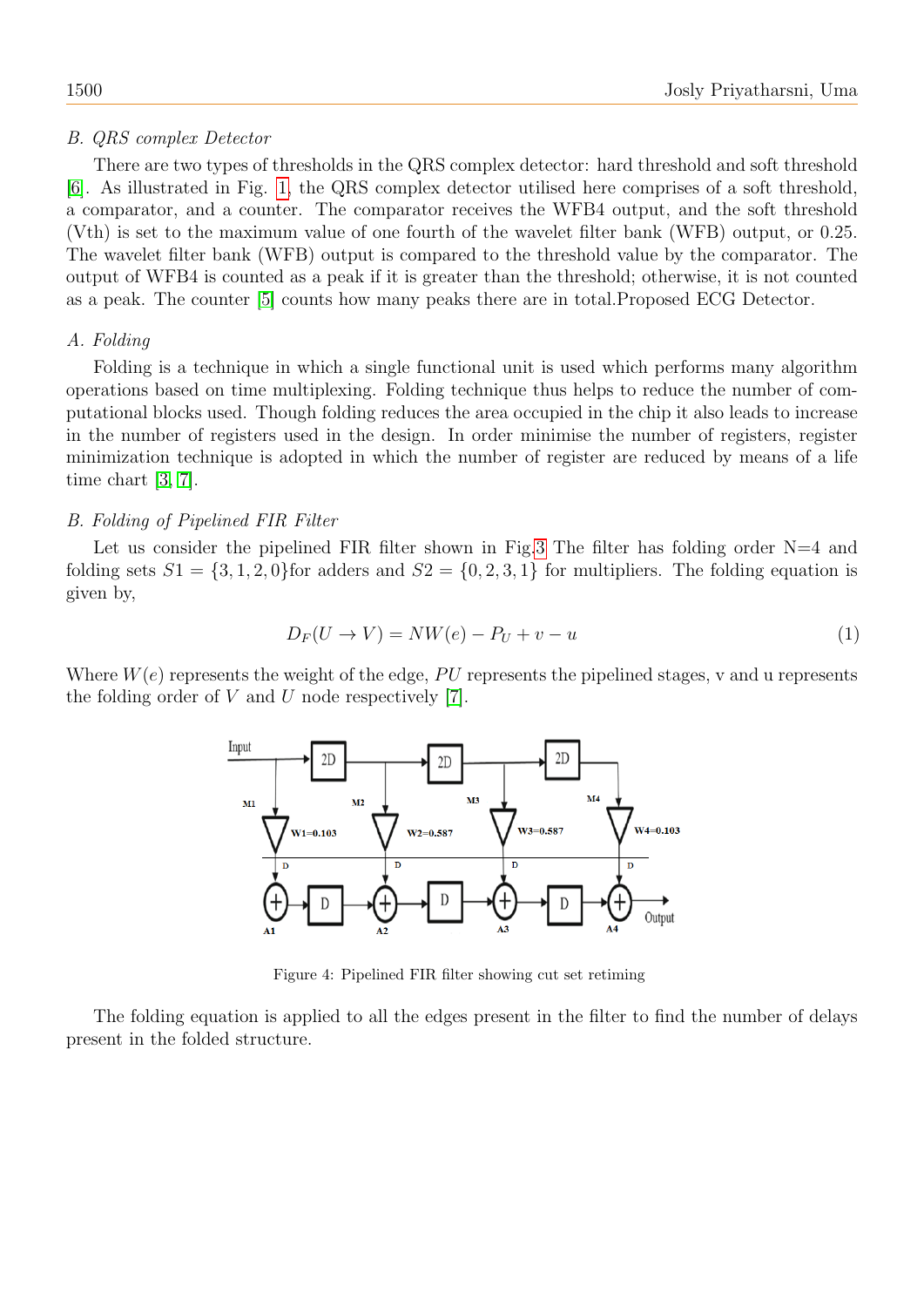$$
D_F(A1 \to A2) = 4(1) - 1 + 1 - 3 = +1
$$
  
\n
$$
D_F(A2 \to A3) = 4(1) - 1 + 2 - 1 = +4
$$
  
\n
$$
D_F(A3 \to A4) = 4(1) - 1 + 0 - 2 = +1
$$
  
\n
$$
D_F(M1 \to A1) = 4(0) - 2 + 3 - 0 = +1
$$
  
\n
$$
D_F(M2 \to A2) = 4(0) - 2 + 1 - 2 = -3
$$
  
\n
$$
D_F(M3 \to A3) = 4(0) - 2 + 2 - 3 = -3
$$
  
\n
$$
D_F(M4 \to A4) = 4(0) - 2 + 0 - 1 = -3
$$
\n(2)

Since the folding equations consist of negative values for edge  $M1 \rightarrow A2, M3 \rightarrow A3, M4 \rightarrow A4$ and it cannot be realized, cutsets are applied in these paths as shown in Fig[.4](#page-3-0) to perform retiming. The retimed pipelined FIR filter is shown in Fig [.4.](#page-3-0) Again the folding equations are applied to the retimed filter to construct the folded filter.

$$
D_F(A1 \to A2) = 4(1) - 1 + 1 - 3 = 1
$$
  
\n
$$
D_F(A1 \to A3) = 4(1) - 1 + 2 - 1 = 4
$$
  
\n
$$
D_F(A3 \to A4) = 4(1) - 1 + 0 - 2 = 1
$$
  
\n
$$
D_F(M1 \to A1) = 4(1) - 2 + 3 - 0 = 5
$$
  
\n
$$
D_F(M2 \to A1) = 4(1) - 2 + 3 - 0 = 1
$$
  
\n
$$
D_F(M3 \to A3) = 4(1) - 2 + 2 - 3 = 1
$$
  
\n
$$
D_F(M4 \to A4) = 4(1) - 2 + 0 - 1 = 1
$$
\n(3)

As there are no negative values in the folding equations (14) to (16), the folded architecture can be constructed from the folding sets and the folding equations.

#### C. Register minimisation technique

In order minimise the number of registers, register minimization technique is adopted in which the number of register are reduced by constructing the life time table [\[3\]](#page-12-6). The life time of a node is given by,

$$
T_{input} \rightarrow T_{output}
$$
  
 
$$
U + P_U \rightarrow U + P_U + max_V \{D_F(U \rightarrow V)\}
$$
 (4)

Where  $T_{input}$  and  $T_{output}$  represents the time instance of input and output variables.

From the life time values shown in table [1.](#page-5-0) life chart for the retimed FIR filter is constructed as shown in Fig [.5.](#page-5-1)

From Fig[.5](#page-5-1) it is clear that the maximum number of registers required is 4. By using only 4 registers data allocation table is constructed as shown Table 2.

Using the data allocation table as shown in the above table, the folded pipelined filter with minimum number of registers is shown in Fig[.6.](#page-6-0)

#### <span id="page-4-0"></span>4. Simlulation results and discussions

#### A. Filter design using FDA tool

The Filter Design and Analysis Tool is used to create the FIR filter (FDA Tool). The standard ECG ranges from 0.05 to 100 Hz, however higher frequencies can also be found in the signal [\[4\]](#page-12-2). For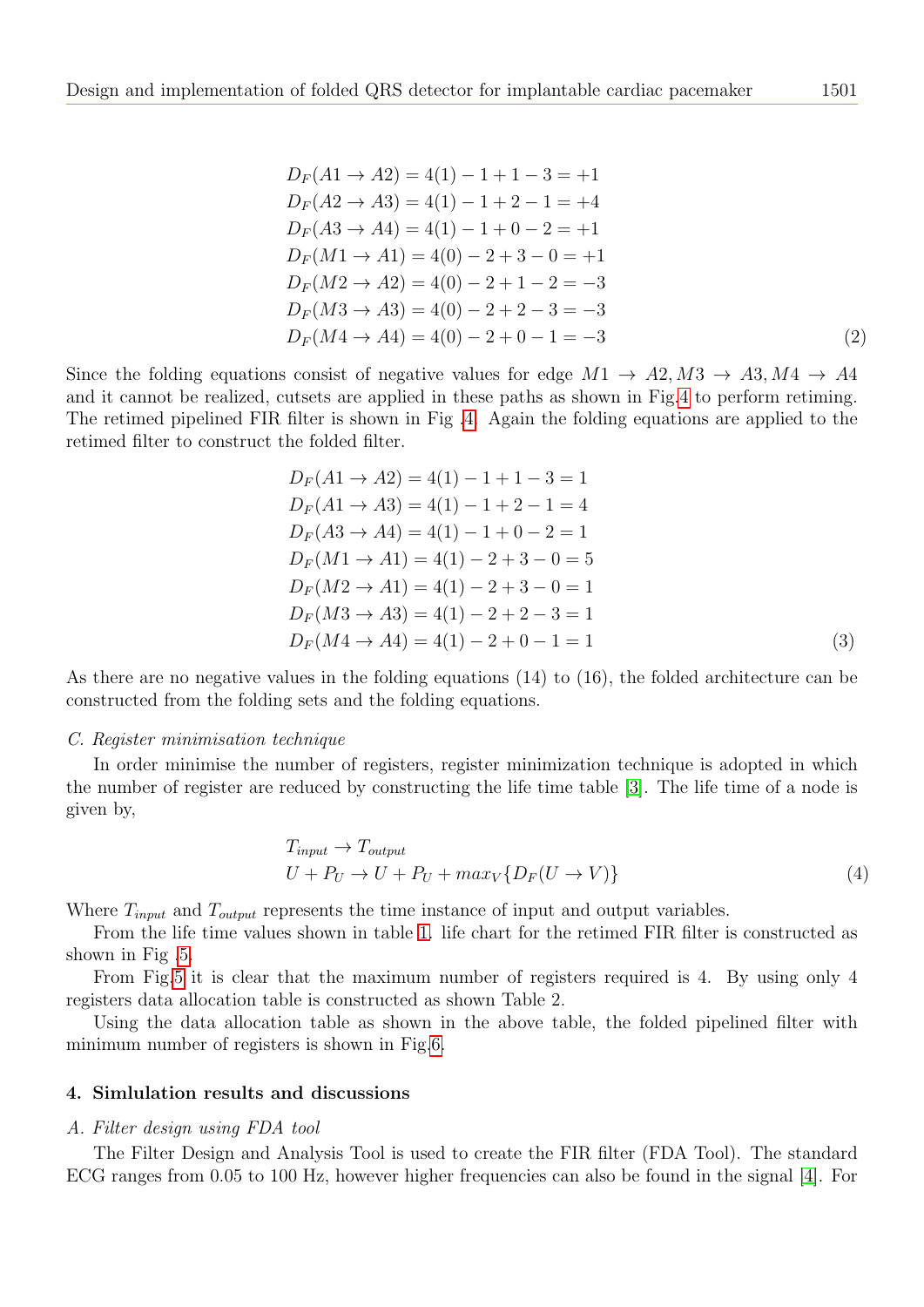<span id="page-5-0"></span>

| <b>Nodes</b>   |   | $Tinput \rightarrow Toutput$ |
|----------------|---|------------------------------|
| A1             | 4 | $4 \rightarrow 5$            |
| A2             | 2 | $2 \rightarrow 6$            |
| A3             | 3 | $3 \rightarrow 4$            |
| A4             | 4 | $1 \rightarrow 1$            |
| M1             | 5 | $2 \rightarrow 7$            |
| M <sub>2</sub> | 6 | $4 \rightarrow 5$            |
| M <sub>3</sub> |   | $5 \rightarrow 6$            |
| M <sub>4</sub> | 8 | $3 \rightarrow 4$            |

Table 1: Lifetime for retimed pipelined FIR filter



Figure 5: Life time chart for the retimed FIR filter

| <b>Clock</b>     | Input              | $\rm R1$                 | $\rm R2$       | $\overline{\mathrm{R3}}$ | R4             | Output |
|------------------|--------------------|--------------------------|----------------|--------------------------|----------------|--------|
| 0                |                    |                          |                |                          |                |        |
| 1                | A <sub>4</sub>     |                          |                |                          |                | A4     |
| $\boldsymbol{2}$ | $A2,\overline{M1}$ |                          |                |                          |                |        |
| 3                | A3.M4              | $+A2$                    | $^*$ M1        |                          |                |        |
| 4                | A1, M2,            | A3                       | A2             | M1                       | M <sub>4</sub> | M4, A3 |
| 5                | M <sub>3</sub>     | A1                       | M <sub>2</sub> | A <sub>2</sub>           | M1             | A1,M2  |
| 6                |                    | $\overline{\mathrm{M3}}$ |                | M <sub>1</sub>           | A2             | M3, A2 |
|                  |                    |                          |                | M1                       |                | M1     |

<span id="page-5-1"></span> $Table 2:$  Folded pipelined FIR  $f$ <sup>1</sup>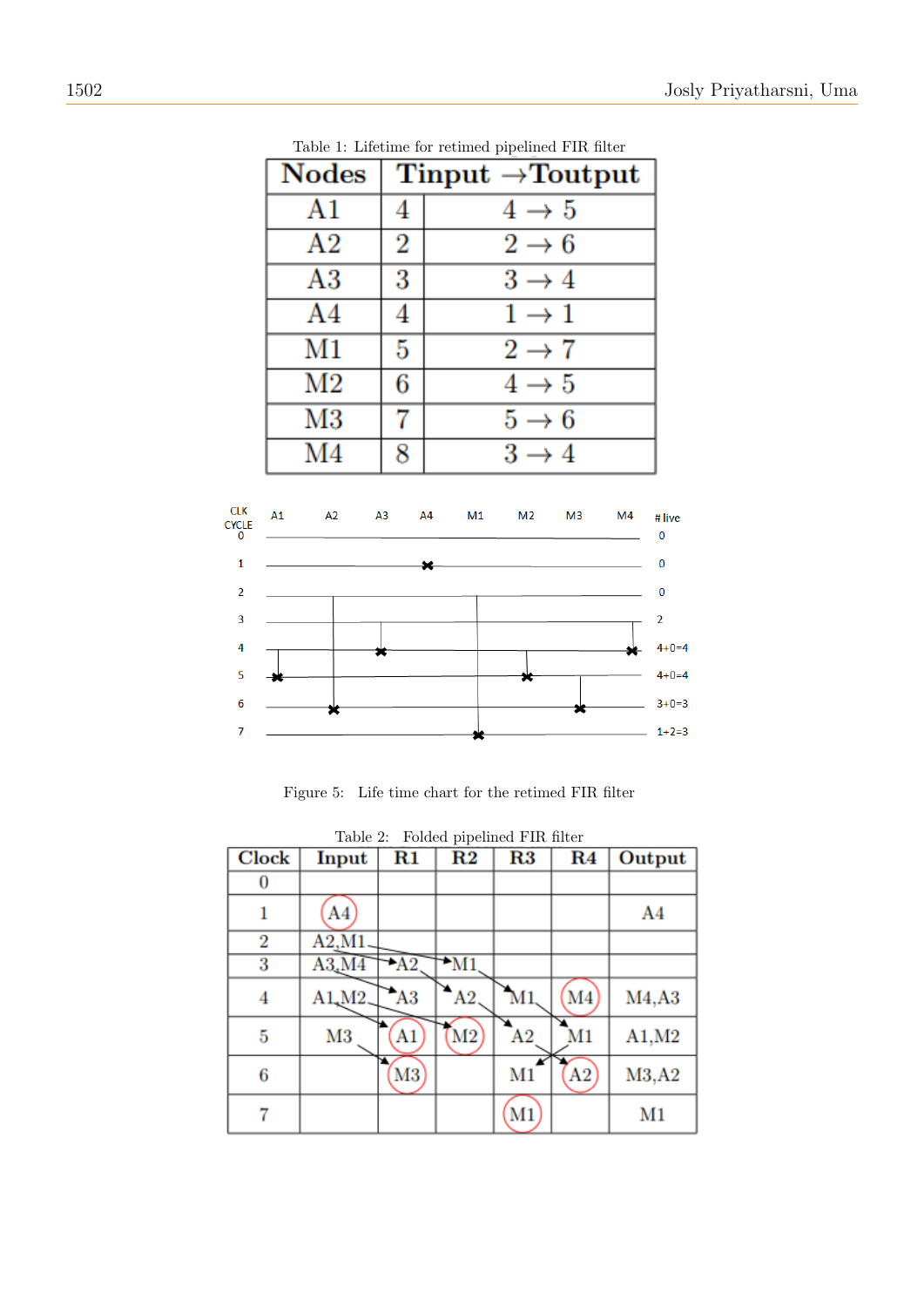

<span id="page-6-0"></span>Figure 6: Folded pipelined FIR filter

the high frequencies signal to be retained, the incoming ECG signals must be sampled (digitised) at least twice the rate of the highest frequency of interest. Otherwise, the signals will be corrupted. This means that the sample rate must be at least 500 Hz if the frequency range of interest is 150-250 Hz. In actuality, a larger sampling rate is required, hence sampling rates of 1000 Hz or higher have been used in most high frequency applications.

The FDA tool is used to determine the filter properties, and the filter coefficients are acquired for both pipelined Low pass and High pass filters. The order of the filters is 3. The Fig[.7](#page-6-1) shows the setting of FDA tool.

| <b>A</b> Block Parameters: FDATool                                                 |                                                |                           |                                              |  |  |  |  |  |
|------------------------------------------------------------------------------------|------------------------------------------------|---------------------------|----------------------------------------------|--|--|--|--|--|
| File Edit Analysis Targets View Window<br>Help                                     |                                                |                           |                                              |  |  |  |  |  |
| ▯ <b>▱▮</b> ◓◙│◕▿▵▧│◘│K}│◘│◘◙ <i>☀</i> ೀ۩ோ∰◎◙◙│♦?                                  |                                                |                           |                                              |  |  |  |  |  |
| - Current Filter Information - Filter Coefficients                                 |                                                |                           |                                              |  |  |  |  |  |
|                                                                                    |                                                |                           |                                              |  |  |  |  |  |
|                                                                                    | Numerator:                                     |                           |                                              |  |  |  |  |  |
|                                                                                    | 0.056334580330248206<br>$-0.57612095170342736$ |                           |                                              |  |  |  |  |  |
| Structure: Direct-Form FIR                                                         | 0.57612095170342736<br>$-0.056334580330248206$ |                           |                                              |  |  |  |  |  |
| 3.<br>Order:<br>Yes<br>Stable:                                                     |                                                |                           |                                              |  |  |  |  |  |
| Designed<br>Source:                                                                |                                                |                           |                                              |  |  |  |  |  |
|                                                                                    |                                                |                           |                                              |  |  |  |  |  |
|                                                                                    |                                                |                           |                                              |  |  |  |  |  |
|                                                                                    |                                                |                           |                                              |  |  |  |  |  |
| Store Filter                                                                       |                                                |                           |                                              |  |  |  |  |  |
| $\overline{\phantom{a}}$<br>Filter Manager                                         |                                                |                           |                                              |  |  |  |  |  |
| Response Type                                                                      | Filter Order-                                  | Frequency Specifications. | - Magnitude Specifications -                 |  |  |  |  |  |
| Lowpass                                                                            |                                                | Units: $HZ$               |                                              |  |  |  |  |  |
| $\overline{\phantom{a}}$<br>$\circledcirc$<br>$\overline{\phantom{0}}$<br>Highpass | Specify order: 3                               | $\overline{\phantom{a}}$  | Enter a weight value for<br>each band below. |  |  |  |  |  |
| <b>Bandpass</b>                                                                    | <b>Minimum order</b>                           | 1000<br>Fs:               |                                              |  |  |  |  |  |
| <b>Bandstop</b>                                                                    | Options-                                       | 100<br>Fstop:             | $\overline{1}$<br>Wstop:                     |  |  |  |  |  |
| œ<br><b>O</b> Differentiator<br>$\overline{\phantom{a}}$                           | Density Factor: 16                             |                           | Wpass: 1                                     |  |  |  |  |  |
| 。<br><mark>ひ</mark><br>Design Method.                                              |                                                | 250<br>Foass:             |                                              |  |  |  |  |  |
| $\odot$ IR<br>$\overline{\phantom{0}}$<br>Butterworth                              |                                                |                           |                                              |  |  |  |  |  |
| D                                                                                  |                                                |                           |                                              |  |  |  |  |  |
| 霹<br>C FIR Equiripple<br>$\blacktriangledown$                                      |                                                |                           |                                              |  |  |  |  |  |
| L<br>Input processing:                                                             | Columns as channels (frame based)              | ٠                         | Design Filter                                |  |  |  |  |  |
| Ready                                                                              |                                                |                           |                                              |  |  |  |  |  |

<span id="page-6-1"></span>Figure 7: FDA tool design wizard

#### B. Wavelet filter bank implementation using system generator

The decimated wavelet filter bank is implemented in system generator as shown in Fig[.11](#page-8-0) using the above specification. The filter coefficients are taken from the FDA tool. The filter bank consists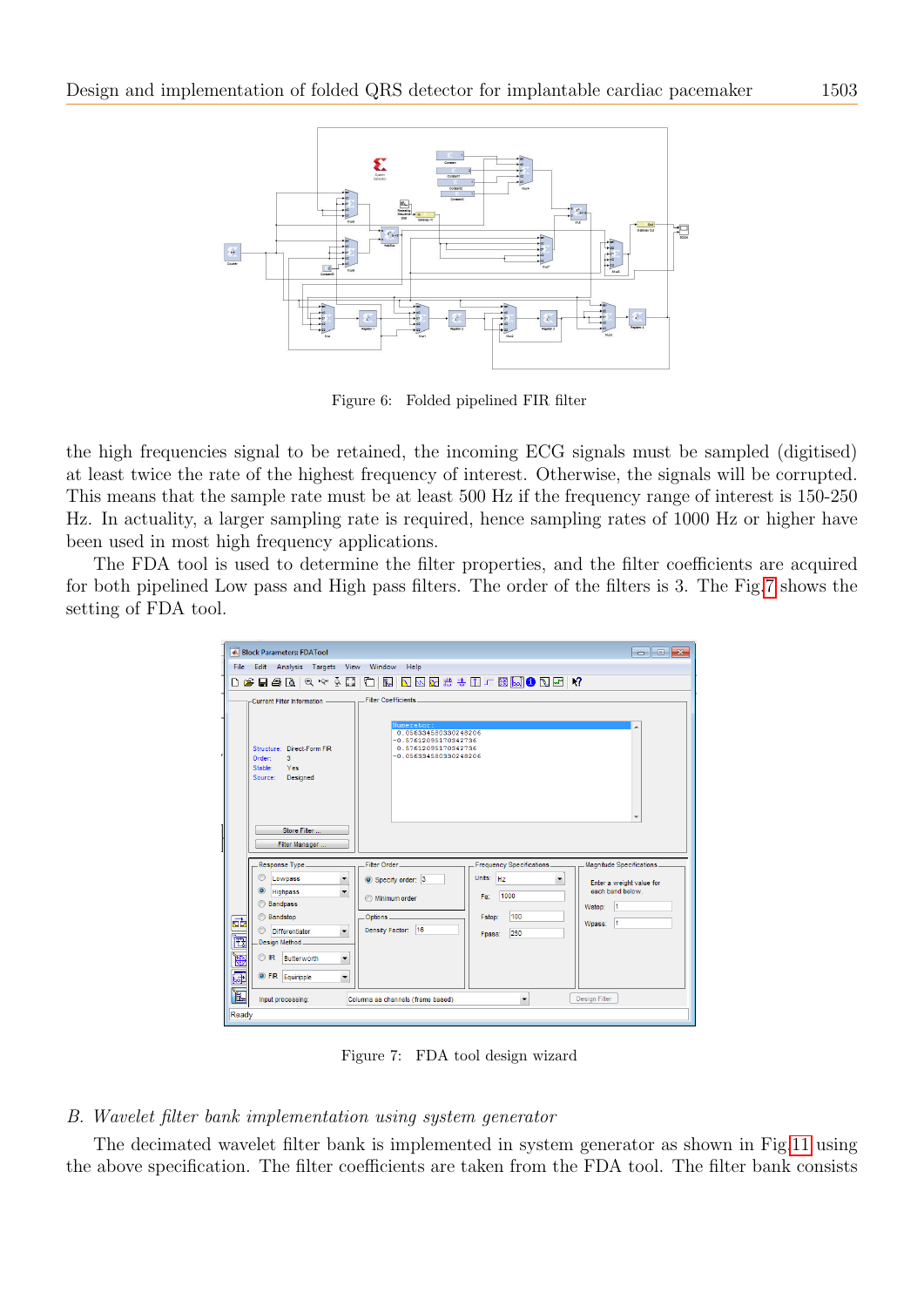of pipelined LPFs and HPFs as shown in Fig[.8](#page-7-0) The filter is tested using the .mat files taken from MIT-BIH arrhythmia database. The noise signals are added to the ECG signal and finally the filtered output is obtained. The output of the wavelet filter bank for a input of 100.mat ECG signal is shown in Fig[.10.](#page-8-1)



<span id="page-7-0"></span>Figure 8: Decimated wavelet filter bank

The subsytem of the filter bank which is the pipelined FIR filter structure is shown in Fig[.9.](#page-7-1)



<span id="page-7-1"></span>Figure 9: Pipelined FIR filter implementation

The output waveforms for nearly 10 samples of ECG signal taken from the MIT-BIH Arrhythmia database were obtained. The output waveform for .100 mat file is shown in Fig[.10.](#page-8-1)The first window in Fig[.10](#page-8-1) shows the input ECG signal, the second window shows the noise added input signal,window three, four and five shows the output of LPF's after each stage of noise filteration.The window six shows the output of HPF which is the final reconstruted input signal after noise removal.

#### C. Implementation of QRS complex detector

The QRS complex detector circuit is design with a soft threshold block, a comparator and a counter. Output of the WF4 is given to the comparator and a soft threshold is set at the maximum value of one fourth that is 0.25 of the wavelet filter bank output. The comparator compares the wavelet filter bank (WFB) output with the threshold value. If the output of WFB4 is greater than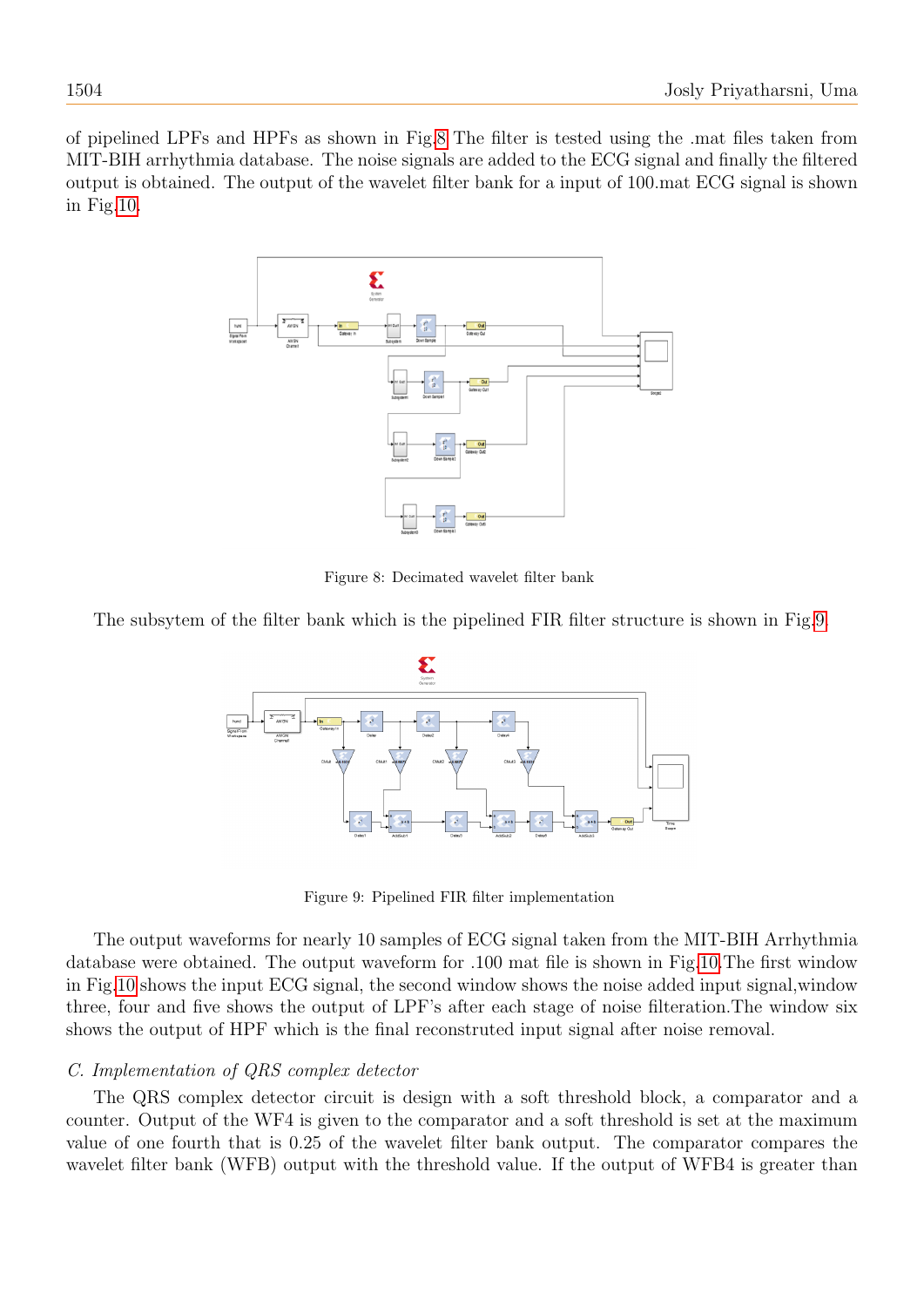the threshold, it is counted as a peak otherwise no peak is counted. The total number of peaks is counted by the counter.



<span id="page-8-1"></span>Figure 10: Output of Decimated Wavelet Bank for an input of 100.mat ECG signal

The output waveforms for nearly 10 samples of ECG signal taken from were taken. The output waveform for .100 mat file is shown in Fig[.12](#page-9-0) the first window shows the input ECG sisgnal, second window shows the noise added input signal and the last one shows the detection of a QRS Complex.

The implementation of the QRS complex detector for an input of 100.mat ECG signal is shown in Fig[.11.](#page-8-0)



<span id="page-8-0"></span>Figure 11: Implementation of QRS complex detector

#### D. Performance parameters

The performance parameters for the ECG detector such as sensitivity (Se), predictivity  $(P+)$  and Detection Error Rate (DER) for different samples of ECG signal are calculated and tabulated [\[2\]](#page-12-8). Sensitivity (Se) is given as follows

$$
Se = \frac{TP}{TP + FN} \%
$$
\n<sup>(5)</sup>

Where TP is the true positive which represents the number of correctly detected QRS complexes and FN is the false negative which denotes the number of missed detections.

Positive predictivity  $(P+)$  is given as follows

$$
P^{+} = \frac{TP}{TP + FP} \%
$$
\n<sup>(6)</sup>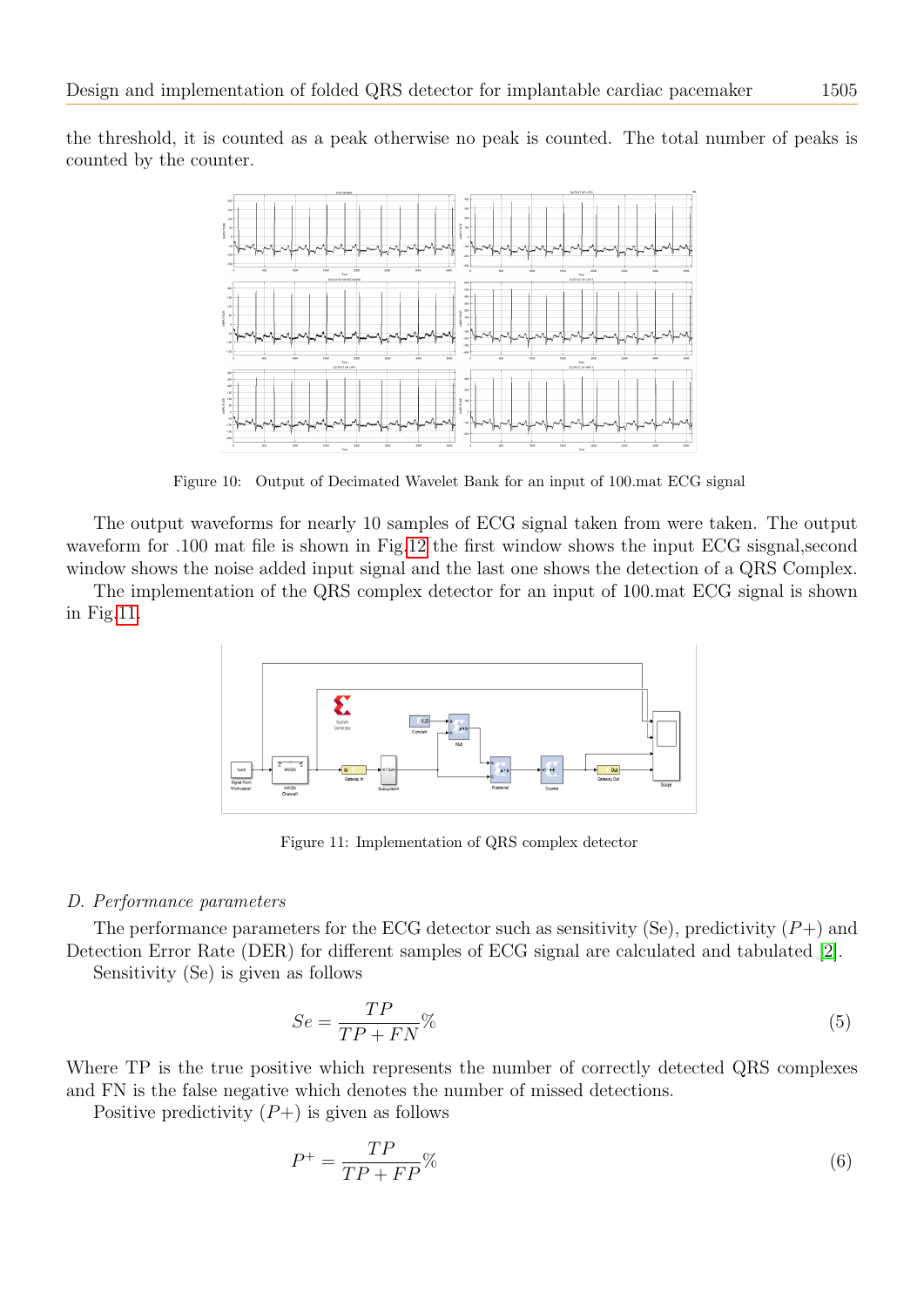

<span id="page-9-0"></span>Figure 12: Output of QRS complex detector for an input of 101.mat ECG signal

Where FP is the false positive which denotes the detection of false QRS complexes. Detection Error Rate (DER) is calculated using

$$
DER = \frac{FP + FN}{TOTAL\ NUMBER\ OF\ QRS\ COMPLEXES} \%
$$
\n<sup>(7)</sup>

| ит-ып датараѕе<br><b>ECG</b> | <b>Total</b> | TP     | FN             | FP               | <b>Se</b> | $\mathbf{P}^+$ | <b>DER</b> |
|------------------------------|--------------|--------|----------------|------------------|-----------|----------------|------------|
| Signal                       | beats)       | beats) | (beats)        | (beats)          | $(\%)$    | $(\%)$         | $(\%)$     |
| 100                          | 13           | U      | U              | $\left( \right)$ | 100       | 100            | $\theta$   |
| 101                          | 13           | 13     | $\overline{0}$ | 1                | 100       | 92.85          | 0.07       |
| 102                          | 12           | 11     | $\overline{1}$ | $\theta$         | 91.66     | 100            | 0.08       |
| 103                          | 14           | 13     | 1              | $\overline{1}$   | 92.85     | 92.85          | 0.14       |
| 104                          | 13           | 13     | $\theta$       | $\theta$         | 100       | 100            | $\left($   |
| 105                          | 11           | 11     | $\theta$       | 1                | 100       | 92.85          | 0.07       |
| 106                          | 13           | 12     | 1              | $\theta$         | 92.30     | 100            | 0.07       |
| 107                          | 12           | 11     | 1              | $\theta$         | 91.66     | 100            | 0.08       |
| 108                          | 11           | 11     | $\overline{0}$ | $\theta$         | 100       | 100            | $\Omega$   |
| 109                          | 14           | 14     | $\overline{0}$ | $\mathbf 1$      | 100       | 92.85          | 0.06       |
| Total                        | 126          | 122    | 5              | 5                | 96.84     | 97.14          | 0.07       |

Table 3: Performance parameter of the pipelined filter based ECG detector for different samples of ECG signal using  $10$  second MIT-BIH database.

Thus a sensitivity of 96.84%, positive predicitivity of 97.14% and Detection Error Rate (DER) of 0.07% is achieved using the pipelined filter based ECG detector circuit for 10 second MIT-BIH Database.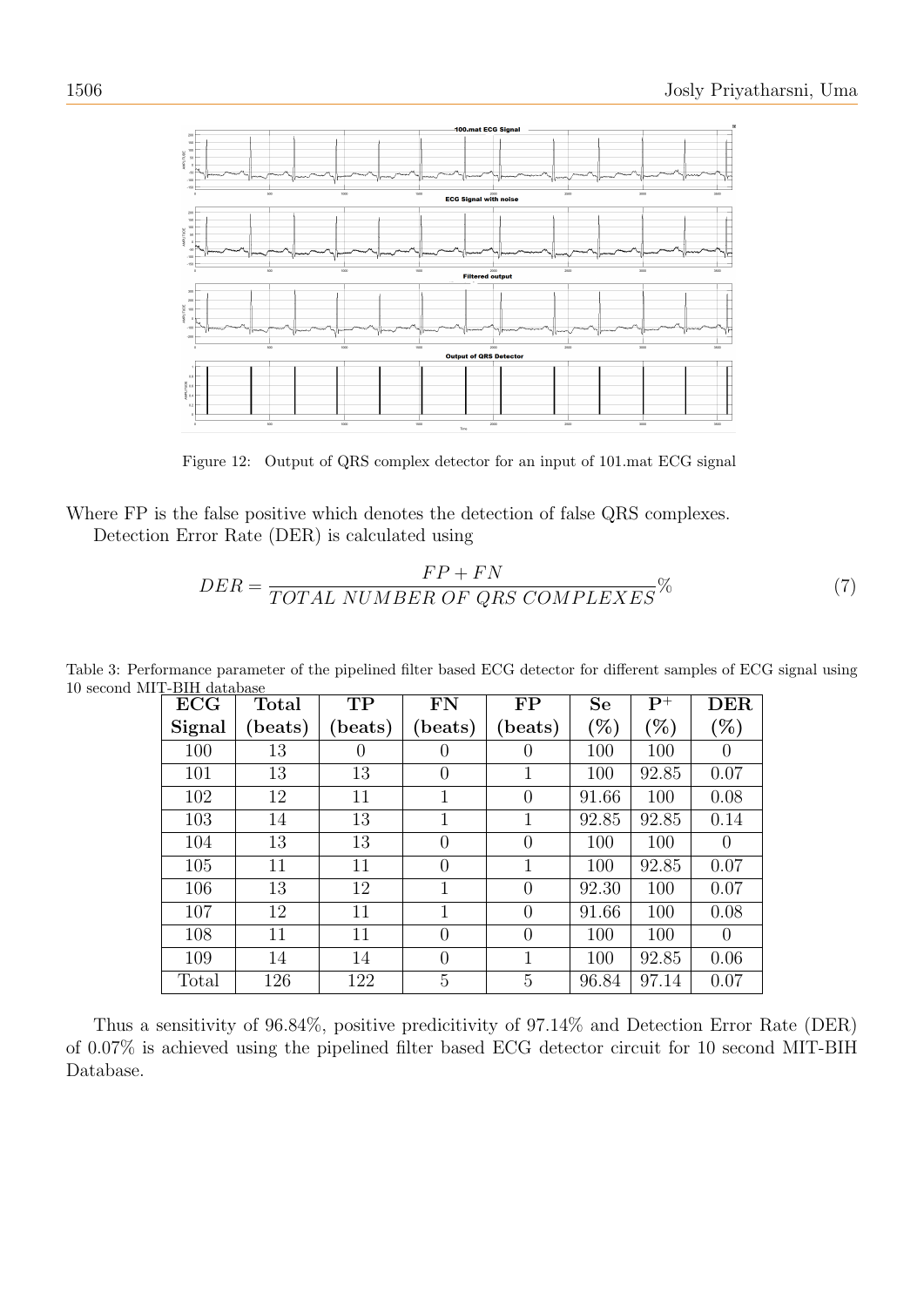| עש טעבע בניגו<br><b>ECG</b> | <b>Total</b> | <b>ECQ STORING CONTROL I INHORE THE SHIP GARGEOGISC</b><br>TP | FN             | $\rm FP$       | <b>Se</b> | $\mathbf{P}^+$  | ${\rm DER}$      |
|-----------------------------|--------------|---------------------------------------------------------------|----------------|----------------|-----------|-----------------|------------------|
| Signal                      | beats)       | (beats)                                                       | beats)         | beats)         | $(\%)$    | $\mathcal{C}_0$ | $\mathscr{C}_0$  |
| 100                         | 75           | 75                                                            |                |                | 100       | 100             | $\theta$         |
| 101                         | 74           | 73                                                            |                | 0              | 98.64     | 100             | 0.013            |
| 102                         | 74           | 74                                                            | 0              | $\theta$       | 100       | 100             | $\left( \right)$ |
| 103                         | 71           | 71                                                            | $\theta$       | 1              | 100       | 98.61           | 0.014            |
| 104                         | 74           | 74                                                            | 1              | $\theta$       | 98.66     | 100             | 0.013            |
| 105                         | 70           | 70                                                            | 0              | 1              | 100       | 98.59           | 0.014            |
| 106                         | 73           | 72                                                            | 1              | $\Omega$       | 98.63     | 100             | 0.013            |
| 107                         | 79           | 76                                                            | $\overline{2}$ | $\Omega$       | 97.43     | 100             | 0.025            |
| 108                         | 70           | 70                                                            | 0              | $\overline{2}$ | 100       | 97.22           | 0.028            |
| 109                         | 75           | 75                                                            | $\Omega$       | $\Omega$       | 100       | 100             | $\Omega$         |
| Total                       | 735          | 730                                                           | 5              | 4              | 99.33     | 99.44           | 0.12             |

Table 4: PERFORMANCE PARAMETER OF THE PIPELINED FILTER BASED ECG DETECTOR FOR DIF-FERENT SAMPLES OF ECG SIGNAL USING 1 minute mit-bih database

# E. Resource utilization of ECG detector

The system created in system generator is converted to HDL netlist. For synthesis Zedboard and Zynq Evaluation board is selected and imported to Xilinx Vivado 2016.2 and then the analysis of resource utilization, power and delay consumption is done. The overall resource utilization of the pipelined filter and folded filter structures and the total area saved is as shown in Table [5.](#page-10-0)

<span id="page-10-0"></span>

| <b>IMPLEMEN</b>                     | <b>Slice</b>    | <b>Slice</b>       | <b>Slice</b> | <b>Slice IOs</b>   | <b>Slice</b> | Overall              |  |
|-------------------------------------|-----------------|--------------------|--------------|--------------------|--------------|----------------------|--|
| <b>TATION</b>                       | <b>LUTs</b>     | Flip               | <b>DSPs</b>  | $(Out \text{ of }$ | <b>LUT</b>   | percent              |  |
|                                     | $(Out \; of \;$ | Flops              | (Out<br>of   | <b>200</b> )       | RAMs         | <sub>of</sub><br>re- |  |
|                                     | 53200)          | $(Out \text{ of }$ | 220)         |                    | (Out of      | source               |  |
|                                     |                 | 106400)            |              |                    | 17400)       | used                 |  |
|                                     |                 |                    |              |                    |              | $(\%)$               |  |
| Conventional                        | 188             | 147                | $\theta$     | 33                 | 48           | 22.12                |  |
| FIR<br>Pipelined                    |                 |                    |              |                    |              |                      |  |
| Filter                              |                 |                    |              |                    |              |                      |  |
| Proposed Folded                     | 104             | 105                |              | 33                 | 48           | 17.08                |  |
| Filter                              |                 |                    |              |                    |              |                      |  |
| Total Area Saved in $(\%)$<br>22.78 |                 |                    |              |                    |              |                      |  |

Table 5: Comparison of resource utilization of the existing and propopsed architectures

The power consumed by the sytem using pipelined filter structure is shown in Fig [13.](#page-11-1)

The power consumed by the system using folded filter structure is shown in Fig[.14.](#page-11-2)

Thus it can be seen that a total area of 22.78% is saved using the proposed technique. The total on chip power of the proposed circuit using folded filter structure is only 0.115W.

# F. Comparison of proposed architecture with existing method

The comparison of total hardwares used between the proposed method and the existing method is shown in Table [6.](#page-12-9)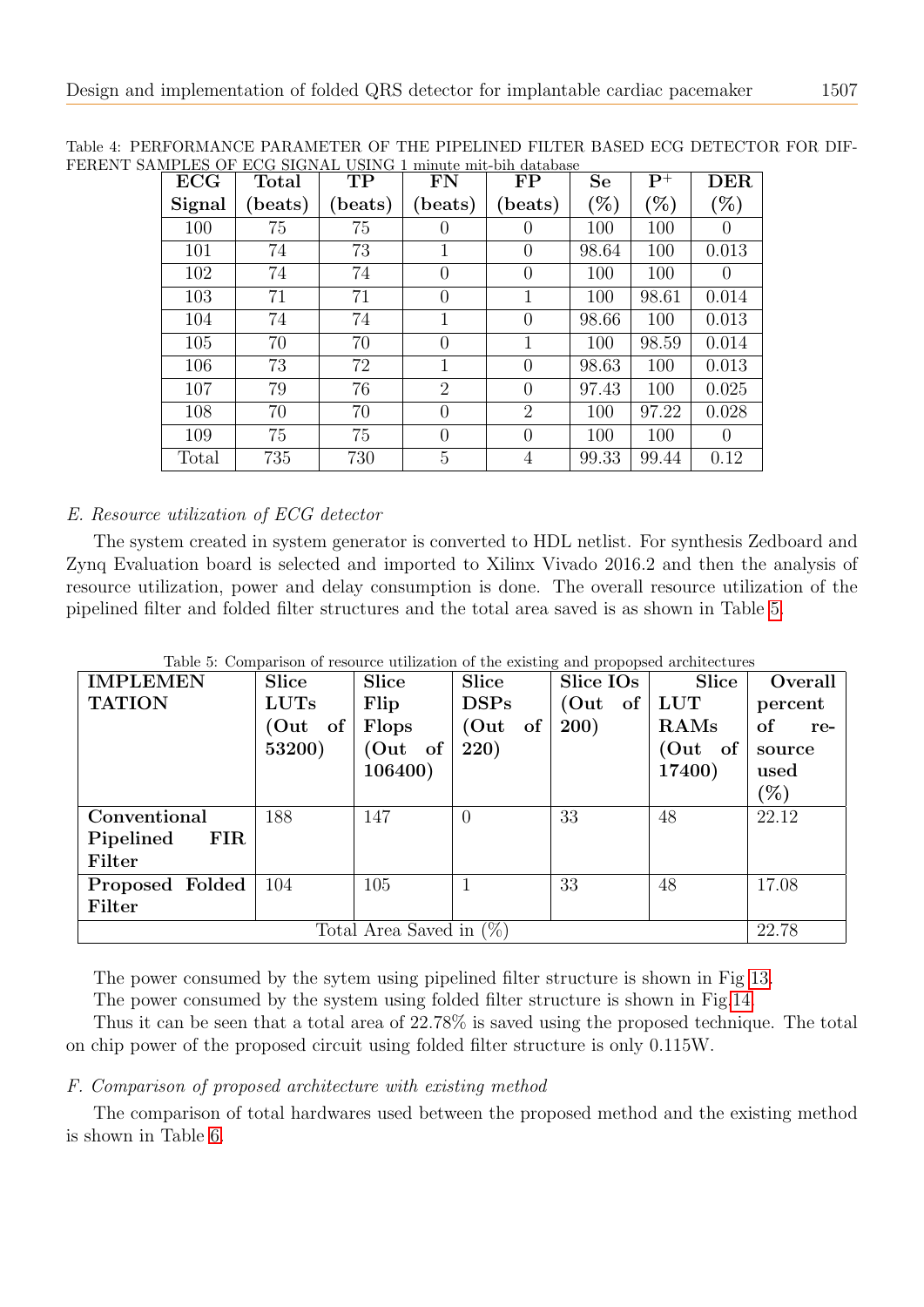| Clocks: 0.002 W<br>(57%)<br>57%<br>Signals: <0.001W<br>Logic: < 0.001 W<br>35%<br><b>I/O:</b><br>0.001W<br>Device Static: 0.104 W (97%) |     | Dynamic: | 0.004 W | (3%) |
|-----------------------------------------------------------------------------------------------------------------------------------------|-----|----------|---------|------|
| $(6\%)$<br>$(2\%)$                                                                                                                      |     |          |         |      |
|                                                                                                                                         |     |          |         |      |
| (35%)                                                                                                                                   | 97% |          |         |      |
|                                                                                                                                         |     |          |         |      |
|                                                                                                                                         |     |          |         |      |
|                                                                                                                                         |     |          |         |      |
|                                                                                                                                         |     |          |         |      |

Figure 13: Power consumed by the system using pipelined filter structure

<span id="page-11-1"></span>

<span id="page-11-2"></span><span id="page-11-0"></span>Figure 14: Power consumed by the system using Folded filter structure